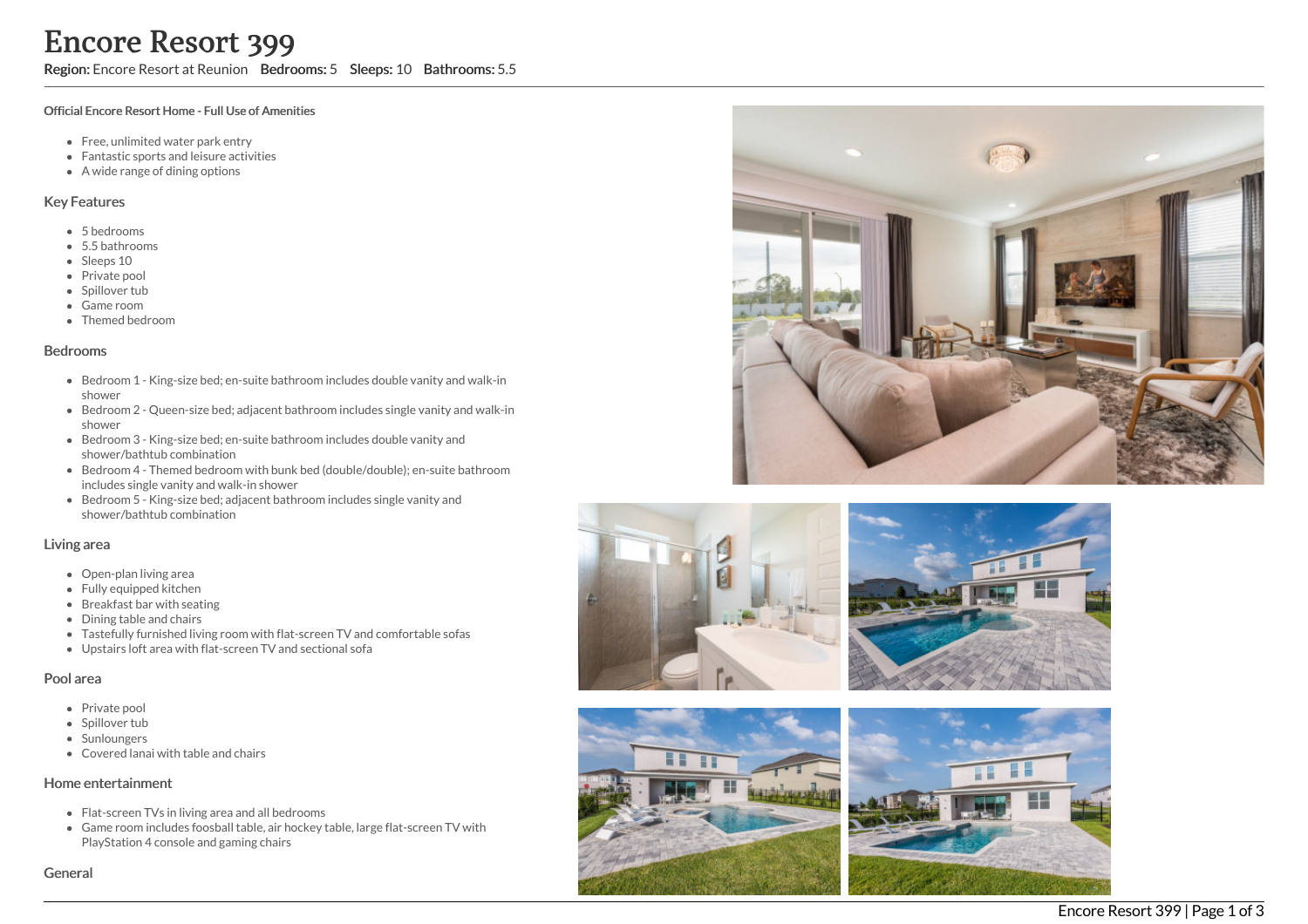- Air conditioning throughout
- Complimentary wifi
- $\bullet$  Bedding and towels included
- Private parking

## Laundry room

- Washer and dryer
- $\bullet$  Iron and ironing board

# Children's equipment available for hire

- Crib
- Stroller
- $\bullet$  High chair
- Pack and play

# Places of interest

- Golf courses 4 miles
- Supermarket 2 miles
- $\bullet$  Shopping mall 4 miles
- Disney World 7 miles
- Seaworld 14 miles
- Universal Studios 20 miles
- Legoland 30 miles
- Airport 26 miles
- Beaches 75 miles